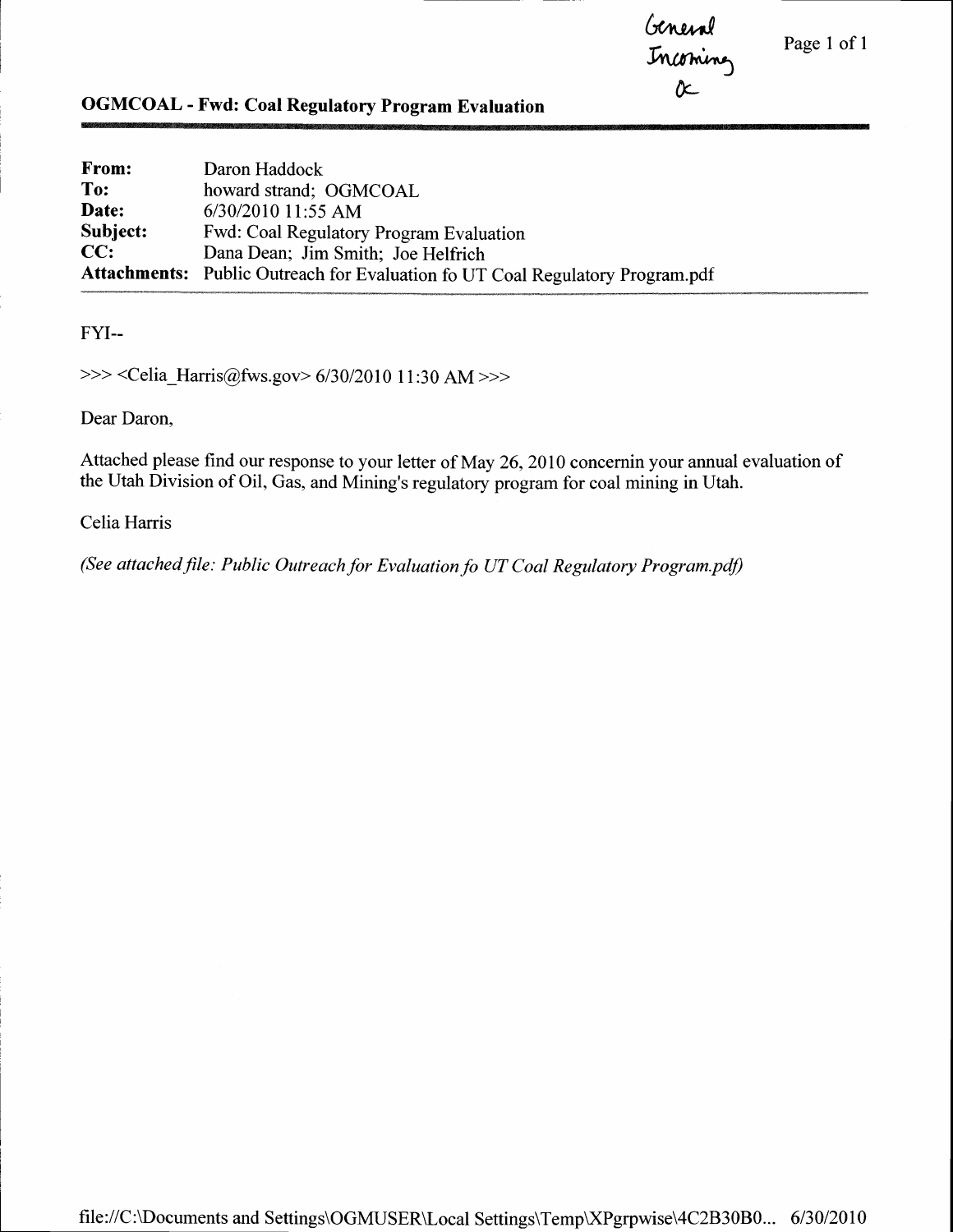

#### United States Department of the Interior FISH AND WILDLIFE SERVICE UTAH FIELD OFFICE 2369 WESTORTON CIRCLE, SUITE 50 WEST VALLEY CITY, UTAH 84119

In Reply Refer To

June 28, 2010

FWS/R6 **ES/UT** 10-cPA-0110

Daron Haddock Utah Division of Oil, Gas and Mining 1594 West North Temple, Suite 1210 P.O. Box 145801 Salt Lake City, Utah 84114-5801

RE: Public Outreach for the Evaluation of the Utah Coal Regulatory Program (Division of oil, Gas and Mining & Federal Office of Surface Mining), outgoing File

Dear Mr. Haddock :

This responds to your letter of May 26,2070, soliciting topics for your annual evaluation of the Utah Division of Oil, Gas, and Mining's regulatory program for coal mining in Utah. We have coordinated with Utah Division of Oil, Gas and Mining (UDOGM) on numerous projects this year and appreciate the excellent working relationship between our two agencies. We propose two topics for inclusion in your upcoming evaluation period.

### Raptor nest monitoring program

Many coal mines are required under their mining permits to conduct annual aerial surveys for the purpose of monitoring raptor nesting activity in the vicinity of the mines. Until 2008, coal mine operators funded the Utah Division of Wildlife Resources (UDWR) to conduct all the necessary aerial raptor nest surveys for the entire region. The UDWR completed the suryeys each year using a consistent methodology across the region, and UDWR maintained the data in a single database. This system enabled the resource, regulatory, and land management agencies to examine raptor nest use through time and over a wide geographic area, and provided critical information for mine operators and the agencies for impact analyses, mitigation planning, and project permitting. With UDWR no longer providing this service, the raptor survey responsibilities have reverted to the coal mines to individually address this requirement, hire their own surveyors, and submit the data to UDWR.

We recommend UDOGM and the Office of Surface Mining annual evaluation examine the raptor nest monitoring program, specifically whether it is providing and will continue to provide